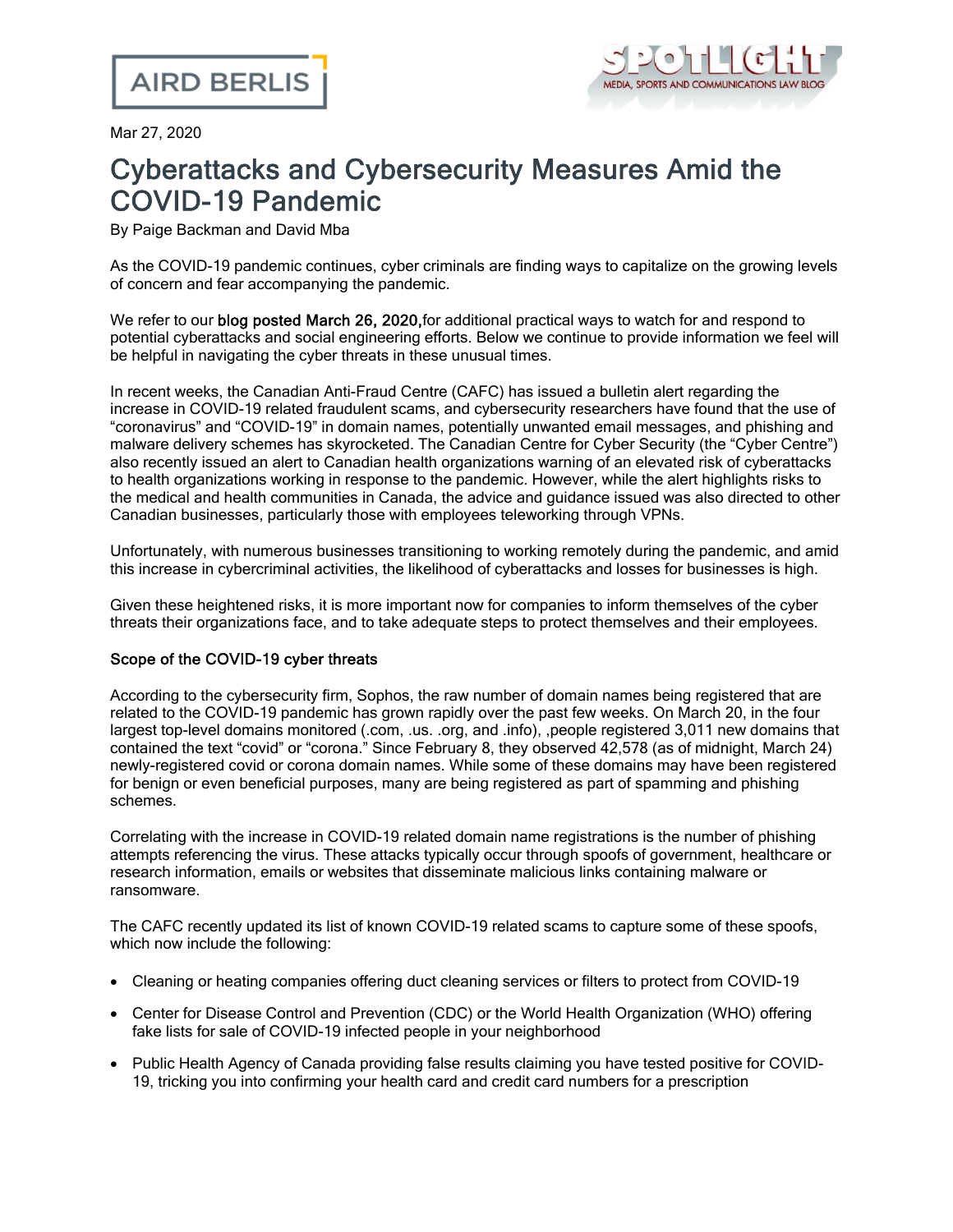- · Red Cross and other known charities offering free medical products (e.g. masks) for a donation
- Government departments sending out coronavirus-themed phishing emails tricking you into opening malicious attachments and revealing sensitive personal and financial details
- · Private companies offering fake COVID-19 tests for sale

In addition, the Cyber [Centre](https://www.cyber.gc.ca/en/news/staying-cyber-healthy-during-covid-19-isolation) has also provided the following examples of COVID-19 phishing email subjects:

- Cancel shipment due to corona virus New shipping schedule details
- Corona is spinning out of control
- · Feeling helpless against Corona?
- · Military source exposes shocking TRUTH about Coronavirus
- Corona virus is here, are you ready? (Learn how to survive)
- Get your coronavirus supplies while they last

#### What measures should employees and employers use to prevent cyberattacks during the pandemic?

Employers and employees both must take active steps in protecting the company and themselves from cyberattacks, especially while working remotely. Some of these steps should include:

- · Ensuring appropriate security policies have been put in place
- · Monitoring logs for malicious or unusual activity
- · Encouraging employees to ensure they get the latest health information from these legitimate sources:
	- · [Coronavirus](https://www.canada.ca/en/public-health/services/diseases/coronavirus-disease-covid-19.html) disease (COVID-19) (Public Health Agency of Canada)
	- · [Coronavirus](https://www.who.int/emergencies/diseases/novel-coronavirus-2019) disease (COVID-19) outbreak (World Health Organization)
- · Ensuring that employees are aware of phishing email tactics and are well informed on how to tell the difference between fake and legitimate email sources
- · If employees are working remotely, encouraging employees to ensure all devices, operating systems and software applications are up-to-date with the latest patches and versions
- · Devices used for work-related functions should be encrypted wherever possible
- · As employees work from home, the company should ensure that they have access to a quick and easy way of reporting security issues to the IT team

For more tips and advice on how to best avert cyberattacks, visit the Cyber Centre's [website,](https://cyber.gc.ca/en/alerts/cyber-threats-canadian-health-organizations) which contains numerous helpful resources and provides continuous updates such as alerts and advisories highlighting new vulnerabilities that emerge in the cyber space.

#### Cyber insurance

Questions relating to cyber insurance will likely arise. Certain cyber insurance can assist with backstopping the business's risk arising from cyberattacks. The intent of cyber insurance or cyber risk insurance is to provide insurance coverage for internet-based risks or risks relating to information technology infrastructure and activities. As we mentioned in a [previous](https://www.airdberlis.com/insights/blogs/TheSpotlight/post/ts-item/cyber-security-risk-response-and-cyber-insurance) blog, cyber risk policies can provide certain coverage for various liabilities:

- · Data breaches that expose the personal information of an organization's customers
- · Business interruption caused by a cyberattack